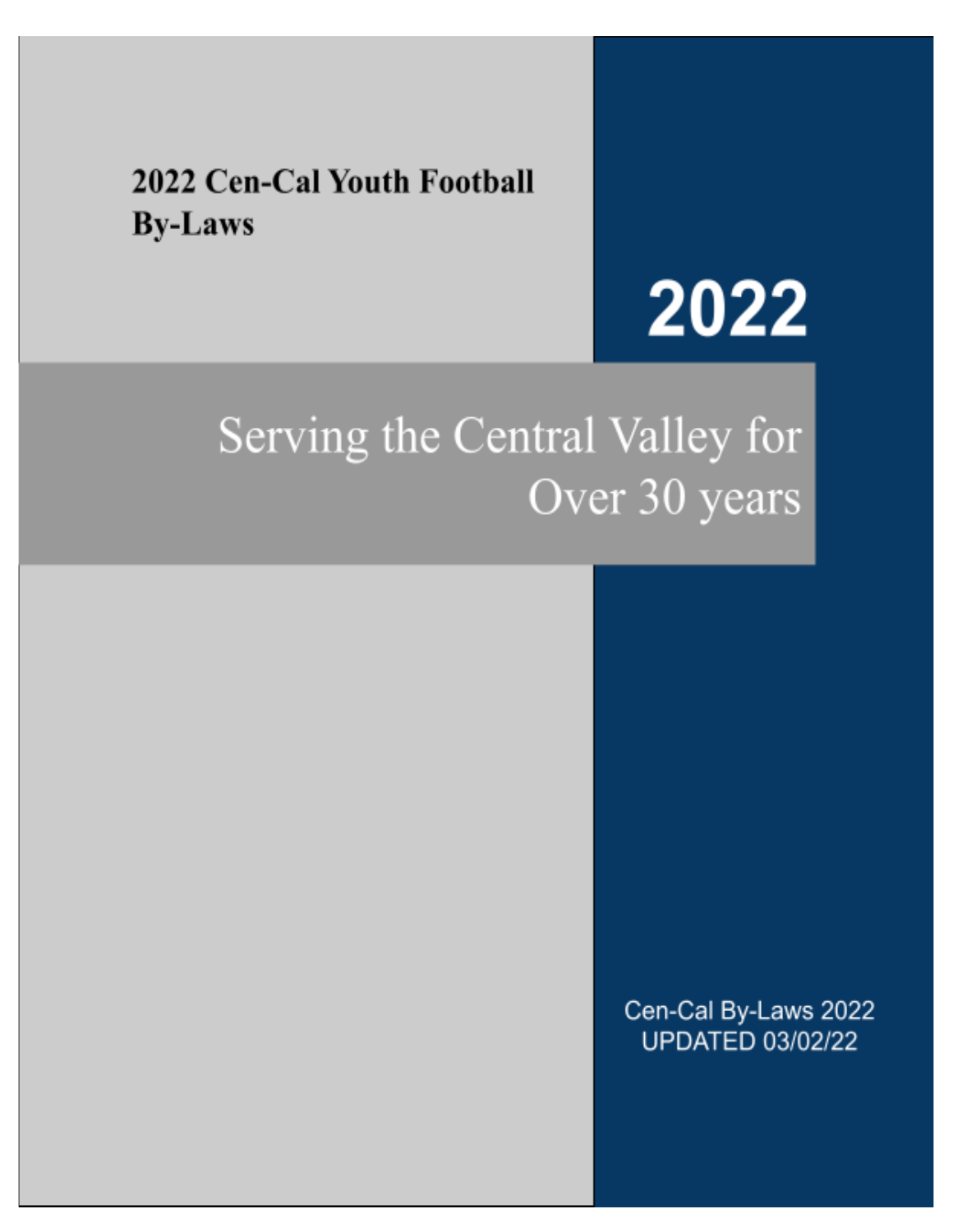#### Cen-Cal Board of Directors 2022

| <b>Executive Board Members</b>                  |  |
|-------------------------------------------------|--|
|                                                 |  |
|                                                 |  |
|                                                 |  |
|                                                 |  |
| <b>Board of Directors /Team Representatives</b> |  |
|                                                 |  |
|                                                 |  |
|                                                 |  |
|                                                 |  |
|                                                 |  |
|                                                 |  |
|                                                 |  |
|                                                 |  |
|                                                 |  |
|                                                 |  |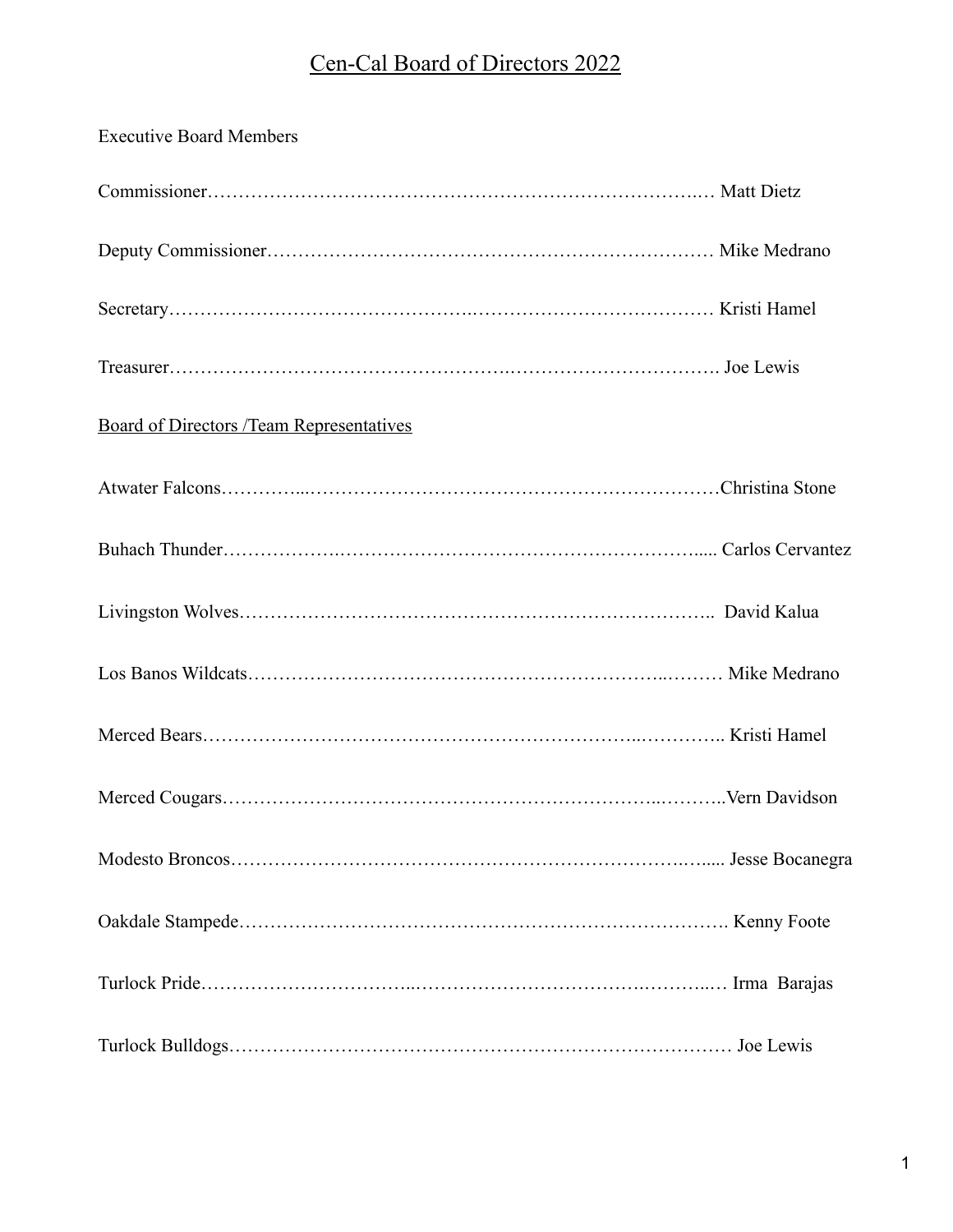#### CENTRAL CALIFORNIA JUNIOR FOOTBALL LEAGUE BY-LAWS/ CONSTITUTION

The name of the organization shall be the Central California Junior Football League, hereafter known as "Cen-Cal".

#### **(ARTICLE 1) PURPOSE**

The purpose of this organization shall be to promote and administer to the Junior Football League and to provide the opportunity for qualified boys and girls to both participate in Football and Cheerleading.

#### **(ARTICLE 2) BOARD OF DIRECTORS**

Powers, Duties and Responsibilities; shall exercise supervision of Cen-Cal in establishing, promoting and planning its organization, management and activities.

All decisions of the Board of Directors shall be decided by a majority vote of Board Members in attendance. In the event of a tie, the Commissioner shall cast the deciding vote.

#### CLASSIFICATION, SELECTION & TERM OF APPOINTED BOARD OF DIRECTORS

The Board of Directors shall be composed of elected officers from each franchise, one (1) per franchise. Each franchise shall appoint one (1) Primary Representative to attend CenCal meetings and one (1) Alternate Representative, to only attend in the event the primary cannot.

The Representatives shall be appointed by their local franchise boards for a period of one (1) year.

#### **(ARTICLE 3) EXECUTIVE OFFICERS**

#### COMMISSIONER:

Preside at Board of Directors meetings. Act as ex-officio member at all committees. The Commissioner shall have the general supervision, direction, and control of the business and affairs of the league.

#### DEPUTY COMMISSIONER:

The Deputy Commissioner shall act as an assistant to the Commissioner and perform such duties designated by the Commissioner. Become Commissioner should the office of the Commissioner become vacant.

#### SECRETARY;

The Secretary shall ensure that all minutes of each meeting are approved and signed by the Commissioner. Keep an accurate record and complete file on all Cen-Cal activities. Responsible for all incoming and outgoing correspondence for Cen-Cal.

#### TREASURER;

The treasurer shall receive, keep and distribute all funds for Cen-Cal. Keeps an account of financial transactions. Prepare a balance sheet monthly. Present books at the Board of Directors meetings when requested by any League member. Present checking statements at Monthly Meetings. Responsible for collecting mail / statements from the Cen-Cal PO Box.

#### CLASSIFICATION, SELECTION & TERM OF APPOINTED EXECUTIVE OFFICERS:

The Executive Officers shall be nominated and voted on from the Board of Directors.

The Deputy Commissioner, Secretary, and Treasurer will also retain the Board of Director vote for their local franchise. One (1) per franchise.

Once elected to Commissioner position, the Commissioner no longer has a vote to represent their local franchise.(only votes in the event of a tie) That local franchise is allowed to send another Board of Director elect to represent their franchise in voting business.

The Executive Officers shall be elected for a period of one (1) year at the first board meeting of the year.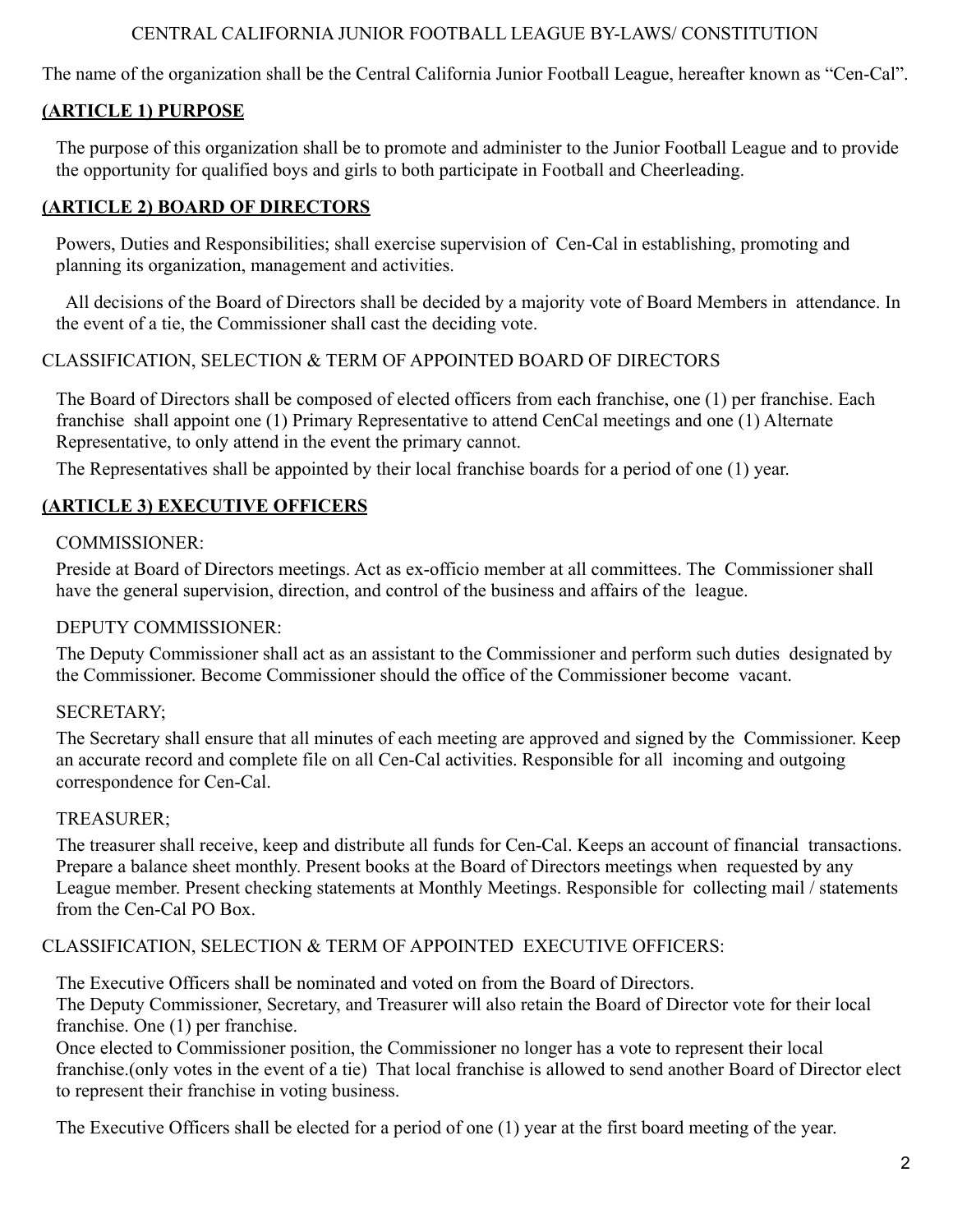#### **(ARTICLE 4) MEETINGS**

- A. A monthly meeting of the board of directors shall be held at a place designated by the Commissioner. Meetings will take place on the first Wednesday of every month.
- B. Two thirds of the members of the board of directors shall constitute a quorum at any board meeting. No business shall be transacted unless a quorum is present. The Commissioner must be present and constitute a portion of the 2/3rds present.
- C. All business shall be decided by a simple majority vote. Votes on Accepting or Expelling a team into and from the league must be passed by an 80% majority vote of voting members present.

That's to keep the high caliber and standard of quality teams in Cen-Cal. This will also help to deter rogue teams from forming, hurting existing programs. Two-year probationary period for all new teams. Any new team that is subject to expulsion is via a majority vote. New teams still under probationary period do not have a valid vote in the matter.

- D. Any action by the board of directors may be taken by text, email, or telephone without a meeting if all the members individually or collectively consent to the action. Such consent shall be included in the minutes of the next board of directors meeting.
- E. Special meetings may be called by the Commissioner, or by three directors provided notice is given to each director prior to the special meeting. Notice of the special meeting may be waived in advance, or after the meeting by the director not in attendance.
- F. Franchises that are not represented at the regular board of directors meeting will be subject to a \$100 fine by the Commissioner, due in full at the next scheduled monthly meeting.
- G. A vacancy in any office shall be filled by the Board of Directors.
- H. The Directors shall receive no compensation for their services as Directors.

#### **(ARTICLE 5) RULES GOVERNING LEAGUE PLAY**

The rules governing league play will be developed by the Board of Directors, agreed upon and finalized. IF a point of question arises during the season, then recommendations may be made by anyone and the voting board will make the final decision on the point of question.

The constitution / by laws may be amended under the following specifications;

- A. Age & Weight proposals- February Board of Directors meeting.
- B. All other proposals- March Board of Directors meeting.
- C. All by-law changes must be submitted by a member of the Cen-Cal Board of Directors.
- D. By-Law changes should not be made after the March Board of Directors meeting, however, the bylaw changes or updates may be open to discussion after the 2/3 majority vote of the Board of Directors.
- E. Disputes will be decided by three (3) Cen-Cal Reps in attendance of the game. In the event there are less than three (3) reps in attendance, the two (2) Cen-Cal reps and the home team's top official will make the decision.
- F. Annual budget will be discussed at the April Board of Directors meeting.
- G. New teams wishing to apply & join Cen-Cal must do so by the February meeting.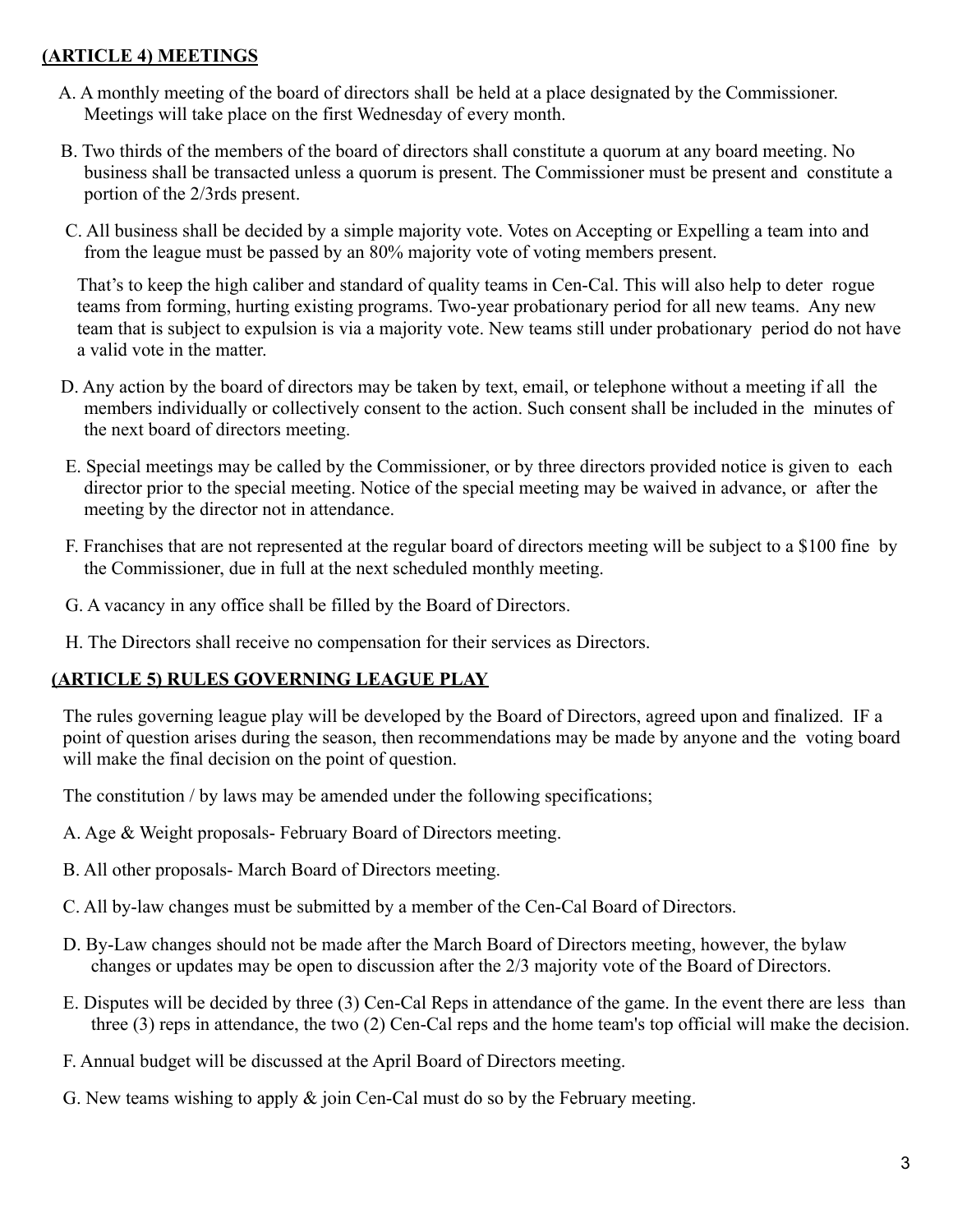#### **(ARTICLE 6) BOOKS, RECORDS & PROPERTY**

- A. Funds required to maintain Cen-Cal activities shall be listed in the annual budget drawn up at the first Board of Directors meeting.
- B. All funds will be kept in a checking account and / or savings account. Copies of financial records shall be distributed monthly at the meetings by the Treasurer. The Commissioner, Deputy Commissioner, Secretary and Treasurer are empowered to sign all checks dispensing league funds at any time they see fit to ensure all league debts are dispensed in a timely manner. A minimum of two (2) signatures, one which must be their Treasurer's is required.
- C. Upon dissolution of Cen-Cal, all funds and properties in excess of liabilities and expense of dissolution shall be transferred to the franchise treasurers, if not in violation of any by law.

#### **(ARTICLE 7) VIOLATIONS**

- A. League officers, team managers, coaches or players found in violation of league rules, regulations or coaching ethics as defined in Cen-Al Junior Football League articles and in by-laws will be subject to a minimum of \$100 fine. Any coach or player ejected from a game will be suspended for a minimum of the next scheduled game along with a fine. A second violation could result in immediate expulsion. All fines and said suspensions shall remain in effect pending a requested appeal or hearing. Disciplinary action is levied by the Commissioner. Appeals and hearing shall be heard by the Board of Directors and the decision shall be final. Any franchise requesting an appeal must appeal within 48 hours or they will lose their appeal.
- B. Any franchise whose voting privilege has been revoked due to nonpayment of fines and/ or suspensions shall order forfeit all claim to Championship or Post season play until such fines are paid or suspension lifted. Voting privileges will be revoked due to non-payment of fine or until suspensions are lifted.
- C. Any team/organization who fails to participate in ANY Cen-Cal event will be fined \$1,000. The exception to this, is organizations who lack the numbers to field a proper Rookie team. Those organizations will be given exceptions.

#### **(ARTICLE 8) INSURANCE**

- A. Insurance is required to allow registration. Minimum \$1,000,000 Medical & Liability.
- B. All franchises are required to carry injury liability and property damage liability and insurance per type of coverage per team minimum period of one year, and shall be set annually by the membership.
- C. The minimum Accidental Medical must cover injuries sustained while engaging in the play of football during a scheduled game or practice, or in the participation of other Cen-Cal activities while traveling to and from a scheduled game or practice or other Cen-Cal activity.
- D. Insurance must cover all candidate players, otherwise known as try-outs, players, cheerleaders, pom-pom girls, coaches, scouts, managers, trainers and duly authorized volunteer workers, all officially connected with the insured franchise.
- E. Insurance must be effective as of the day preceding the first day of official league practices, and must not terminate prior to the day following the final game of the Cen-Cal Postseason play.
- F. The league treasurer shall be responsible for all insurance matters at league level. Proof of payment of insurance premiums by each franchise must be made no later than May Meeting, unless previous arrangements have been made with the Executive Board.
- G. Franchises that fail to comply with the article by non-proof of payment of premiums shall be denied the right to have their teams engage in any practice sessions or games during the current immediate two following seasons. Unless a Certificate of Insurance (proof) is in the possession of the Treasurer and/or Secretary no later than the June Meeting.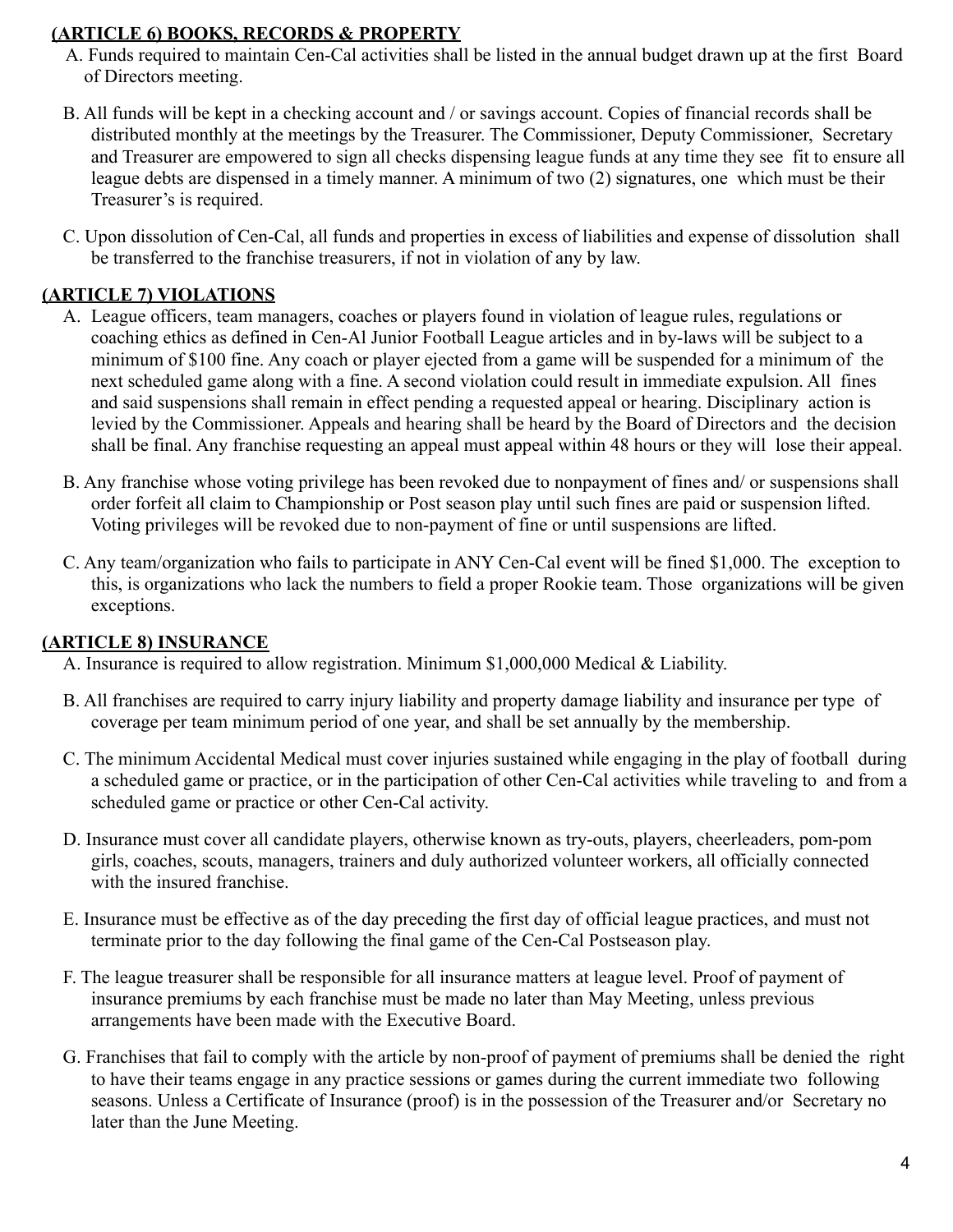#### **(ARTICLE 9) FRANCHISE**

- A. A franchise consists of one team of teams (Varsity, Jr. Varsity, Peewee, and Rookie) each franchise is represented by one representative to the board. A fee of \$500 per year, per franchise due by the February Board of Directors meeting.
- B. Any franchise whose voting privilege has been revoked due to nonpayment of fines and/ or suspensions shall order forfeit all claim to Championship or Post season play until such fines are paid or suspension lifted. Voting privileges will be revoked due to non-payment of fine or until suspensions are lifted.

#### **(ARTICLE 10) REGISTRATION / APPLICATIONS**

- A. All coaches must have applications on file with the franchise Board of Directors. All Coaches, Board Members, Weigh Masters, Cheer Coaches, and Team Parents must submit to a D.O.J. background check and complete concussion certification. Screening will be done by Cen-Cal Jr Football League.
- B. All players must have an application, proof of age and a physical on file with their respective local Board of Directors before they will be allowed to take part in team practice. A County, State, Country or Government Issued Record with birth date will be accepted as proof of age. Most recent copy of a school report card or school transcript is required for J.V. and Varsity only.
- C. The final and fully completed roster for all teams MUST be presented to the Cen-Cal commissioner 7 days prior to the round robin or they may not play in the round robin. Any team not turning in their roster by the Thursday prior to the round robin may not participate in the first game.
- D. All team binders will be lined up in reverse numerical (Jersey Number) order, example 99-00. X-Men on PW, JV and Varsity levels will be in front of each book.
- E. All coaches will be listed on the official roster for the team they are coaching, with the head coach listed first. Followed by team parents and weight master.
- F. Upon turning in the roster to the Commissioner 7 days before round robin, his commission will go over each player on the roster, checking physical, proof of age, signatures and picture with the game jersey with number. Player cards that meet all requirements for participation will be stamped for official certification.
- G. Prior to the first league game, the official roster of each team will be distributed to each franchise by the Commissioner. All player card applications must be complete, including birth certificate, signatures, physicals and pictures. Players cannot play in round robin or any other game until proper application is received and stamped by the Commissioner and/or his/her representative.(THIS IS A MUST, NO EXCEPTIONS)
- H. ALL TEAMS MUST participate in Cen-Cal scheduled events. If a team leaves or refuses to participate in the event, a \$1,000 fine will be imposed on said franchise. However if both participating coaches agree to ending a contest / game no action will be taken. This includes Round Robin, regular Season & postseason events.
- I. A waiver must accompany the Cen-Cal registration card for any player who played for another Cen-Cal team in the previous year. Waiver must be signed by both teams' league representatives if in agreement.
- J. All parents and players must be given a copy of the parent/athlete concussion information sheet issued by the US Dept. of Health and Human Services Center for Disease Control and Prevention.

#### **(ARTICLE 11) TEAM ASSIGNMENTS**

- A. A franchise may have up to 150 players, distributed among Peewees, JV & Varsity. However a minimum of 18 players on each roster is required and on each team 15 players must be suited up and playable or the game will be forfeited. Rookies are allowed an unlimited roster (not counted against the 150 player limit) and must have at least 11 suited up players for the game. "Unlimited" Rookie roster is at the discretion of each franchise.
- B. Sister City/ Migration Rule: Any player that was Cen-Cal approved during the previous season will be assigned to the same parent team, unless the parent team rep releases said player.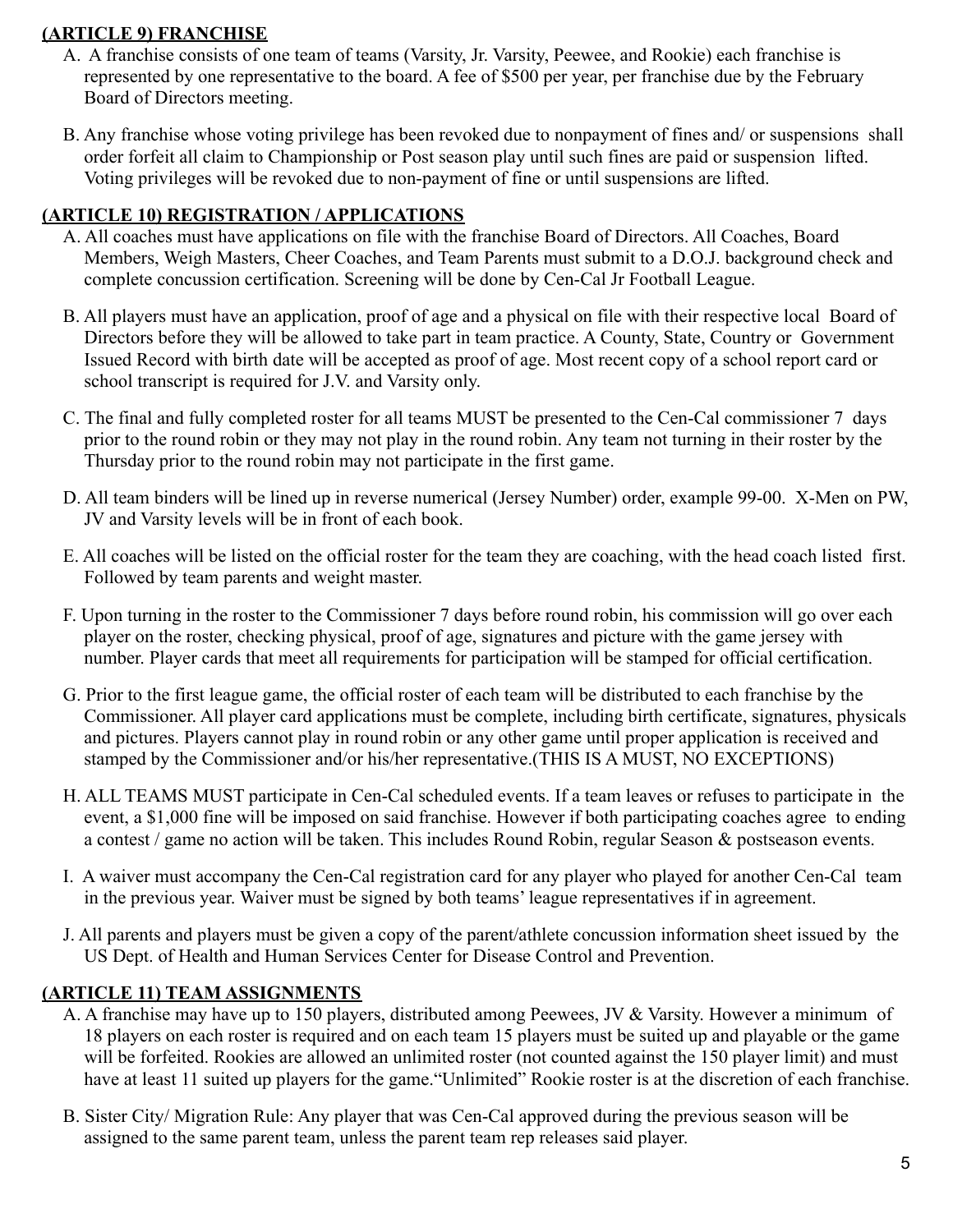#### **(ARTICLE 12) PLAYER ASSIGNMENTS**

#### **VARSITY PLAYERS:**

Varsity squads will consist of players 11-14 years of age. Players may not be older than 14 years old by August 1<sup>st</sup>. All players in the 8<sup>th</sup> grade must play Varsity regardless of age and weight. No repeat 8<sup>th</sup> Graders or High school players are allowed. **Varsity players must not weigh more than 240.9 lbs playing weight. Players weighing 201-240.9 will be designated X-Man based upon weigh-ins at the annual Round Robin.** Once designated an X-Man player, the player will remain an X-Man until completion of the entire season. If during the course of the season a player exceeds 200.9 regular player limit, he/she will be designated an X-man for the remainder of the season including post season play.

#### **JUNIOR VARSITY PLAYERS;**

Junior Varsity squads will consist of players 9-11 years of age by August 1<sup>st</sup>. **Junior Varsity players must not weigh more than 160.9 pounds playing weight. Players weighing 141-160.9 will be designated X-Man based upon weigh-ins at the annual Round Robin.** Once designated an X-Man player, the player will remain an X Man until completion of the entire season. If during the course of the season a player exceeds 140.9 regular player limit, he/she will be designated an X-man for the remainder of the season including post season play. All  $8<sup>th</sup>$  grade players must play Varsity regardless of age and weight.

#### **PEEWEE PLAYERS:**

Pee Wee squads will consist of players 7-9 years of age by August 1<sup>st</sup>. Pee Wee players must not weigh more **than 140.9 pounds playing weight. Players weighing 121-140.9 will be designated X-Man based upon weigh-ins at the annual Round Robin.** Once designated an X-Man player, the player will remain an X-Man until completion of the entire season. If during the course of the season a player exceeds 120.9 regular player limit, he/she will be designated an X-man for the remainder of the season including post season play

#### **ROOKIE PLAYERS:**

Rookies consist of players 6-7 years of age by August 1st. **Rookies players must not weigh more than 100.9 pounds playing weight.**

Note: To clarify the age cutoff date by August 1st, Cen-Cal will use the player's age that he/she is, ON August 1st. All weights are for the entire season.

Note B: Participation is defined as of Cen-Cal Certification

#### **(ARTICLE 13) WEIGH INS**

- A. All players will be weighed in on all game days. Weigh Masters from both teams will monitor each weigh-in. One coach from each level may be allowed to monitor their squad at weigh in time. All disputes will be resolved by ANY Cen-Cal Rep or Cen-Cal Officer. Scales will be calibrated annually as well as using an annually approved weight. 50lb. square (block) calibration weight is required. Digital Scales are mandatory (In case of emergency, balance scales are permitted as back-up). Use of bathroom scales is not permitted. Scale certifications must be completed by Round Robin. Certification must be sent to both Commissioner and to Secretary. AWAY TEAM will weigh in first.
- B. Scale calibration will be agreed upon by both weighmasters prior to the game. Player has made weight if the scale indicator is not touching upper stops. Weights are as follows on a Digital Scale: Rookie- up to 100.9. Peewee- up to 120.9 is OK while 121 is over the regular playing limit and therefore would fall under the X-Man rule and be allowed to weigh up to 140.9. J.V- up to 140.9 is OK while 141 is over the regular playing limit and therefore would fall under the X-Man rule and allowed to weight up to 160.9 and Varsity 200.9 is OK while 201 is over the regular playing limit and therefore would fall under the X Man rule and be allowed to weight up to 240.9.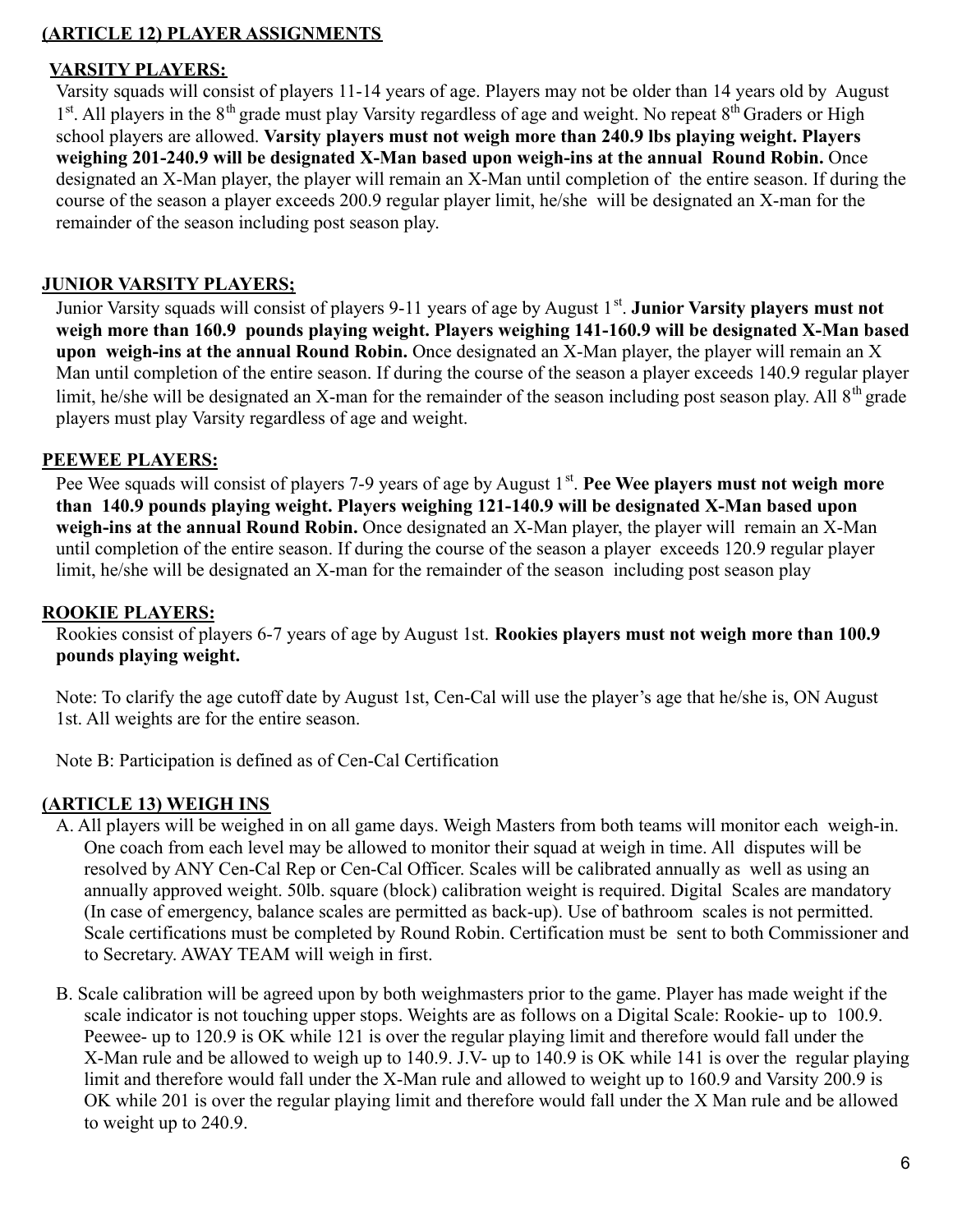- C. Any misuse of age and weight violations may result in a \$500.00 fine and or disqualified from the league playoff season. All games that players participate in illegally will be forfeited. Discipline will be administered by the league.
- D. Players not participating for medical or disciplinary reasons will not dress out for the game.
- E. The maximum weight will be stripped down to GYM SHORTS (not underwear or girdles)
- F. Weigh-ins for all levels will begin 60 minutes before scheduled game time. Both teams will line up at that time in reverse numerical order of the official roster 99-00. X-men in front with helmets.
- G. Only one official weigh-in is allowed and that weight-in must be in the official roster order. Any player failing to make weight is allowed 30 seconds from the time they step off the scale to make weight.
- H. Players not attending the official weigh-in (in order) will not play in said game.
- I. Coaches must present team binders with an official Cen-Cal registration card to weigh master. Cards must have photographs with game jersey, Physical, Signatures and Parents waiver at Round Robin. After the Round Robin and the Cen-Cal Commissioner has stamped each card, the birth certificate is no longer needed to identify players at weigh-ins.
- J. ROUND ROBIN weigh-ins will be conducted the same as league game day weigh-ins. All players designated X-Man at Round Robin must present their helmet at that time for X-Man sticker placement. No Exceptions.
- K. It is the coach's responsibility to have their team lined up at the appropriate time, not the weight masters. Teams not lining up in a timely manner will face disciplinary actions by the Commissioner.
- L. No clothing and/or activities (sweat-suits, plastic bags, etc.) allowed to be used to sweat down/aid in weight loss at any Cen-Cal event. Team warm ups may not be conducted prior to two hours before the game time.
- M. Roster books must be present at ALL Cen-Cal events. This includes practices, games and scrimmages. Failure to do so will result in a \$500 fine.

#### **(ARTICLE 14) EQUIPMENT**

- A. Game balls used must read; "Junior" or "Peewee" for Rookies and "Junior'' for Peewee and "Youth" or "Intermediate" for J.V. and Varsity.
- B. Balls may be made of leather, composite or synthetic rubber and must be of traditional brown with white stripe color. No black balls or other colors.

#### **(ARTICLE 15) PRACTICE**

- A. Each franchise may conduct player/coaches clinics starting in January, prior to the official practice game (Round Robin). The clinics may not exceed a maximum of eight (8) hours combined but clinic hours can be split up. Any clinic after the start of the practice season must have the time used at the clinic deducted from the players weekly allotted practice hours. Footballs can be used at the clinics.
- B. Practice may be scheduled five (5) days per week for the first four (4) weeks prior to the first scheduled game. All players will complete ten (10) hours of no pads conditioning before they can participate in full contact practices.
- C. After the first scheduled game, practice will be limited to four (4) days and seven (7) hours of practice per week. This includes one (1) day with one (1) hour of no pads during the week.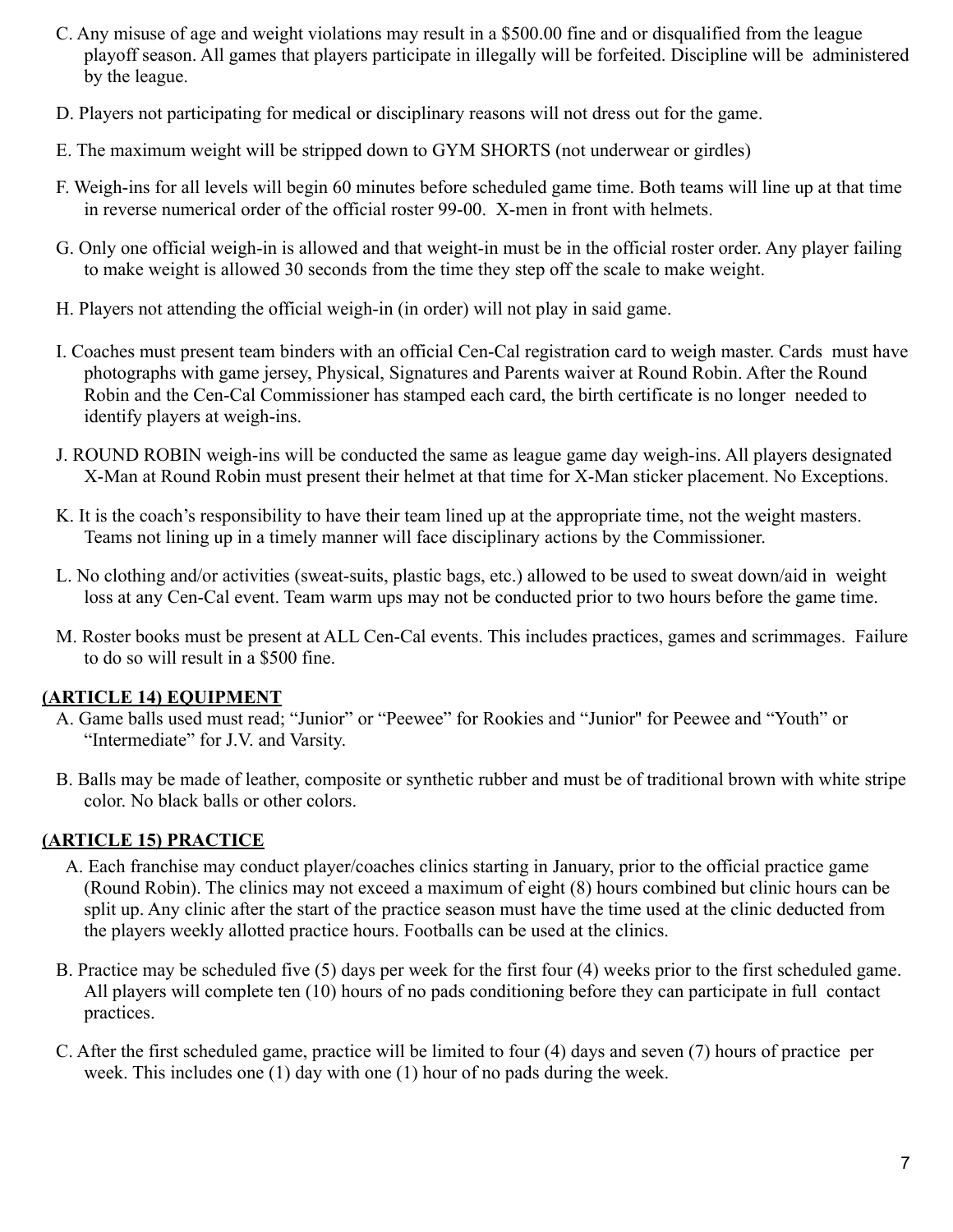- D. No practice may last more than two (2) hours and all practices must conclude before darkness, unless the local Board of Directors have arranged for a well-lighted field. E. Helmets will be permitted at the no pads practice
- F. Practices on Sundays will NOT be permitted.
- G. Misuse or violation or practice rules will be punishable by a minimum \$100.00 fine and a possible suspension from the future games and practices as directed by the board.
- H. No player may have contact with another player if they are 10 pounds or more over the weight limit for their age group during practice. They may exercise, but may not have physical contact. They may move up to the group that accommodates their weight if age permits and if there is roster availability up until the book certification.
- I. No pre-season Franchise organized practice of any type will be allowed, other than the 8 hours allotted for pre-season camp/clinic. Franchise includes all board members and coaches.
- J. No one on one head on hitting allowed as a practice drill at or over 7 yards apart.
- K. ONLY 2 days of full contact hitting practices are allowed per week, of which ONLY 30 minutes maximum of full contact hitting is allowed each of those days.
- L. Four (4) full pads two (2) hour practices are allowed when playoff season starts.

#### **(ARTICLE 16) COACHES & PLAYERS**

- A. It will be the responsibility of the Head Coach to ensure that the conduct of his coaching staff and players is above reproach at all games.
- B. Neither profane language, nor poor sportsmanship on the part of coaches or players will be tolerated. Anyone in violation will be ejected from the game.
- C. If at any time, the Cen-Cal Board of Directors is shown good cause and feel a coach is not adhering to his/her responsibilities, or is not meeting the standard requirement as a coach, the Cen-Cal Board of Directors will take appropriate disciplinary actions, including suspensions or dismissal from the league.
- D. If a coach is ejected from a game by a referee that coach will appear before the Cen-Cal Board of Directors at a special meeting called by the Cen-Cal Commissioner. The local Board of Directors from the ejected coach will notify the Cen-Cal Commissioner within forty-eight (48) hours so appropriate action can be taken. Action will be governed by Article 4 & 7 of the Cen-Cal By-Laws. The Executive Board will meet on a date determined by the Commissioner before the next scheduled game when and/ or if an appeal is made by the Franchise President and/or Cen-Cal Rep.
- E. If an opposing coach questions the eligibility of a player, he can request a signature from that player to be compared with the signature on the player's registration card as proof. That player is ineligible if the signatures are not the same.
- F. It is mandatory for all Head Coaches to attend the annual Cen-Cal Coaches meeting.
- G. Cen-Cal Season Passes will be distributed by Round Robin. Coaches are required to wear their badges to enter the gate and while coaching on sidelines. Badges are not allowed to be used by anyone who has not passed the certification and approval process. Any team/coach caught sharing a Cen-Cal badge to allow free entrance or sidelined access without certification, the badge will be taken and the team/coach will be subject to Cen-Cal disciplinary action.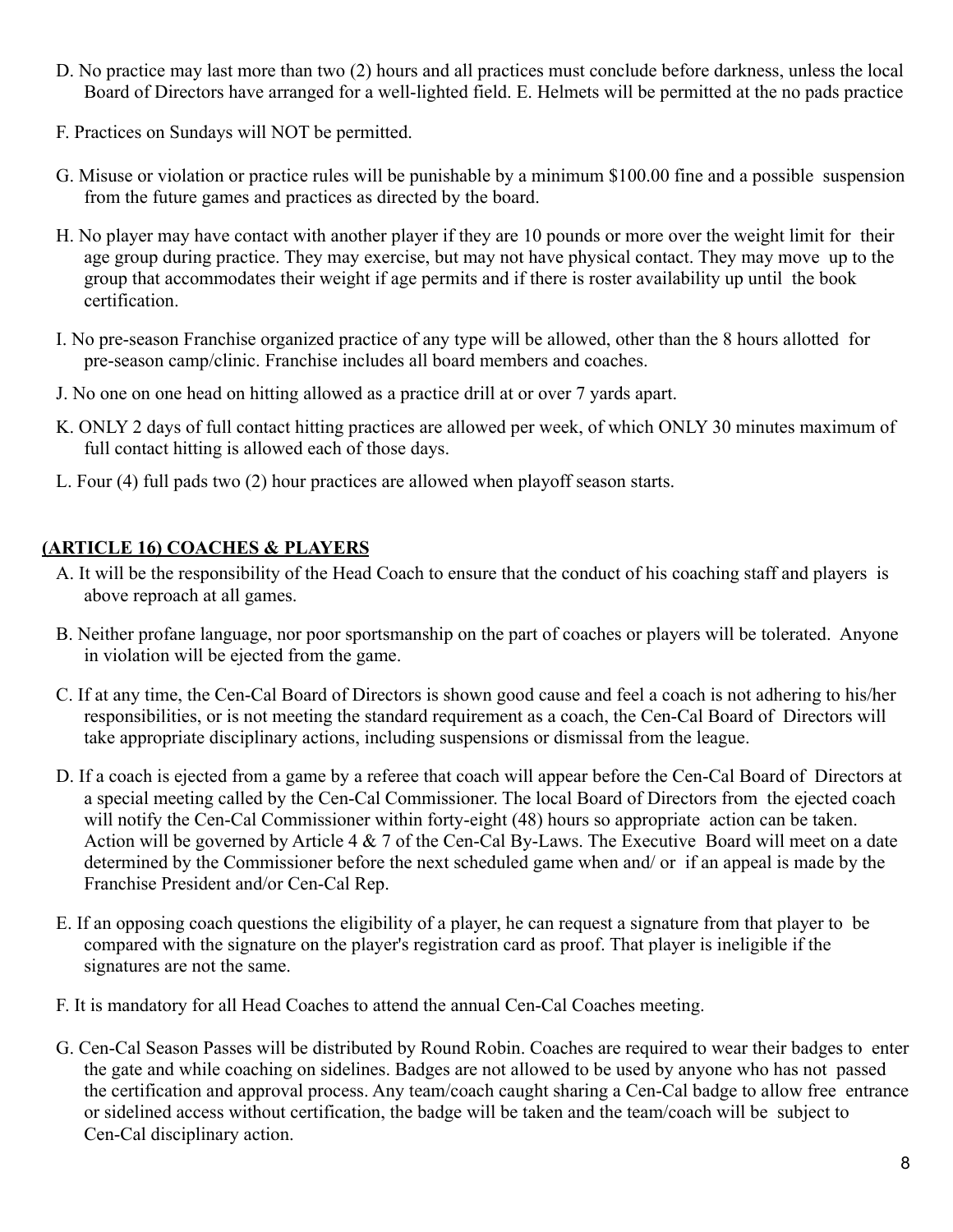#### **(ARTICLE 17) ADMISSION TO GAMES**

- A. Each franchise will receive passes for VIP, Cen-Cal Reps, Football Coaches, Weight masters, Cheer Coaches and two (2) Team Parent passes per level. The Executive Board will have special passes. League Reps are responsible for distributing badges by Round Robin to all certified members only and return all un-issued badges with master list back to Cen-Cal by September Board of Directors Meeting. Sharing of badges to gain free entrance is prohibited and will be subject of Cen-Cal disciplinary action.
- B. Admission may be charged at any Cen-Cal game during the season and postseason play. Adults shall not be charged more than \$5.00. Anyone under sixteen (16) years old and Senior Citizens shall not be charged more than \$3.00. Veterans and current active military with Military ID and those persons presenting a Cen-Cal season pass (Coach, VIP, Cen-Cal Rep, Cen-Cal Executive Board, Team Parent, and Weight Master), players, Cheerleaders and children under six years old will not be charged to enter. Note" Players and Cheerleaders regardless if participating in said game or not, are permitted free of charge into the venue. Players / Cheerleaders must be in respective uniforms and / or jersey in order to be honored for free entry.
- C. With exception to designated Team Parent with League pass, each franchise has the right to prohibit ice chests, all outside food, and all outside beverages. Each franchise has the right to inspect all carry-in bags and cups. Cups may only contain ice, NO beverage. It is each franchise's responsibility to communicate this particular rule to their parents and members. NO EXCEPTIONS.
- D. Designated Team Parents with league pass may bring in Team ice chest for player sideline refreshments only. All hosting franchises have the right to inspect team ice chests to assure no personal or prohibited food and beverages are included.
- E. All hosting franchises have the right to deny entrance to anyone suspected of intoxication or exhibiting extreme verbal or violent behavior.

#### **(ARTICLE 18) PLAYING RULES**

#### **LEAGUE PLAY:**

- A. Regular high school J.V. playing rules will be used except when modified for younger players. A copy of the playing rules will be on file with all local Board of Directors and can be consulted when requested. A local Board member will be present at all games for their teams.
- B. Teams are required to give an official roster to the game announcer 20 minutes before game time. The roster must include each player's name and jersey number. The binder containing the player's registration cards must be in the Head Coaches possession at all times.
- C. Players who are designated as X-Men can ONLY lay from Tackle to Tackle on offense and must be in a 3 point stance on the defensive line, X-Men may not be a running back, or Tight End, or receive a pass on the "Tackle Eligible" play. On defense, X-Men cannot lay a standing position such as linebacker or corner or safety. They too may not drop back from their 3 point stance into a linebacker position. Example: In a 5-3 defense, X-Men cannot be stand up defensive ends, but may be the nose tackle or interior tackles, in a 6-2, the interior 4 may be X-Men but must be in a 3 point stance and cannot as well play the two defensive ends standing up. And in 4-4, the front 4 may be X-Men but must remain in a 3 point stance and on the defense must remain within the offensive tackle to tackle box
- D. X-Men may not play on kickoff or kickoff return.
- E. If a team lacks the required number of players to take the field in such situations as kickoff or kick-off return, and ONLY have X-Men available, that team just take the kick-off at the 30 yard line and is applicable to receiving team if only X-Men can play kick-off the opposing team will accept play to start at the 30 yard line.
- F. Any coach found to be within violation of the set X-Men format will face a board hearing and with video display, shall receive both a fine and a one game suspension from league play.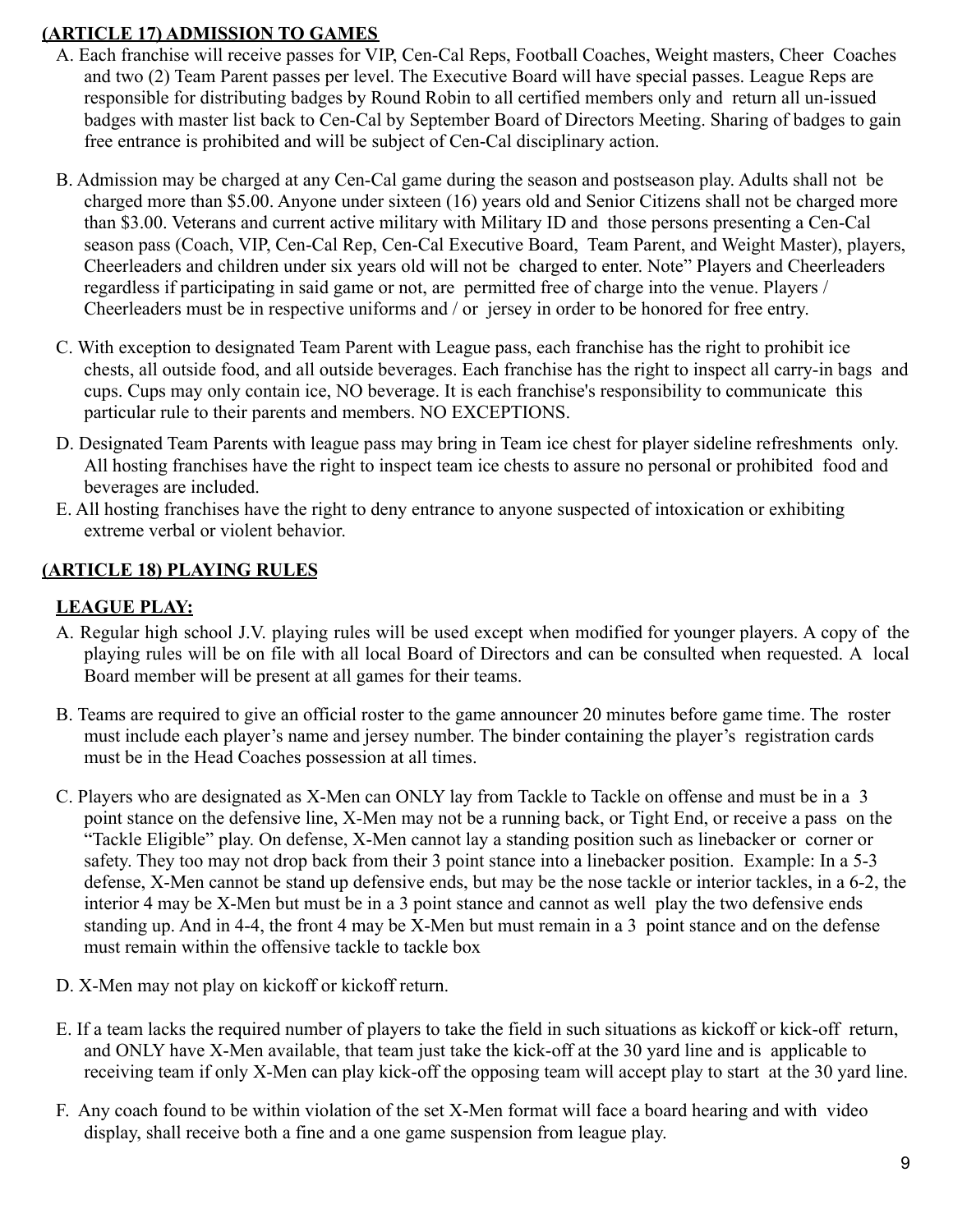- G. **ROOKIES:** Game starts two (2) hours prior to the Peewee game. Game will have Four (4) 10 minute quarters. Each team is allowed three (3) time-outs per half. The clock will be stopped for penalties, out of bounds, first downs, "punts", incomplete passes, injuries and timeouts. Halftime is now 10 minutes. **ROOKIES SCORING:** Game score will be kept and PAT(Run & Pass only) attempts will be allowed during the first half ONLY of all Rookie league games. Scores are frozen at halftime. The second half of all Rookie games are to be used for instruction and getting all players on the field. There will be NO score kept and NO PAT attempts allowed in the second half of Rookie games until Rivalry week game and Post Season Playoffs at which game score will be kept and PAT(Run & Pass only) attempts will be allowed in the second half as well. For those PAT attempts, a pass is two (2) points and a run is one (1) point. **Coaches**: Two coaches per team will be allowed on the field for the first five (5) games of the season; thereafter no coaches allowed on the field except during time outs. The game should be officiated very liberally with penalties only called for off-sides, false starts, holding at the point of attack and flagrant incidences of unsportsmanlike conduct. **KICKING GAME:** there will be **NO** kicking game at the Rookie level. **Kickoffs**; The ball will be placed on the 35 yard line in lieu of a kick off. Punts; an offensive team may elect to declare a 30 yard punt on fourth down. The referee and defensive team must be notified of the punt before the offensive team lines up on the ball. The offensive team MUST clearly declare their intention to punt off "go for it" on fourth down. An offense will not receive a first down for drawing the defense off-sides on a fourth down (hard count). A team declaring a punt inside its opponent's 35 yard line will have the ball placed at the 20 yard line. **Turnovers** may be advanced (fumbles and interceptions) except when teams are playing half field due to shared field use in which play will be called dead and turnover will be placed on the 35 yard line. Maximum of five (5) man rush on every play on the line of scrimmage. **No** Hurry-up offense is allowed.
- H. All Rookie defenses will run a 5-3 defense. This will be structured as such to only allow a five (5) man rushing front as opposed to the previous six (6) man rush rule. Teams will use the 3-3-3 rule. Cornerbacks will play 3 yards back and 3 yards will be a minimum outside of the defensive end when he/she has no player to cover. IF the corner has to cover a receiver, he/she must remain 3 yards back off LOS. Linebackers (3) will be a minimum 3 yards behind the front 5 defensive line. Safeties will be a minimum of 3 yards behind the linebacker group. This alignment must be followed out, until the snap of the ball. Linebackers are not to run up and time the snap, nor step prior to snap towards LOS to show a blitz.
- I. Any coach found to be within violation of the set Rookie format will face a board hearing and with video display, shall receive both a fine and one game suspension from league play.
- J. Pee-Wee, Jr. Varsity and Varsity games will consist of four (4) 10 minute quarters. There will be 15 minutes between halves of all games
- K. Each team will be allowed three (3) time outs per half. Injury timeouts called by the officials will not be counted against any team.
- L. The maximum penalty assessed to a Pee-wee or Rookie is 10 yards.
- M. The High School jersey numbering system will not be in effect. Coaches should try to abide by High School number systems as much as possible throughout the year. However a player must check in with the official, informing the ref of a position change before entering the game.
- N. Varsity, Junior Varsity and Pee wee will be allowed to kick a point after touchdown (PAT), two (2) points will be awarded when the ball is kicked through the goalposts. Every level will be awarded one (1) point for a run or a completed pass into the end zone. Two (2) points on PAT KICK only.
- O. Players must stay in the bench area at all times unless they are talking to their coach or are participating on the field. All Pee-wee, Jr. Varsity & Varsity level coaches will coach from the sidelines
- P. All teams will play on a regulation field.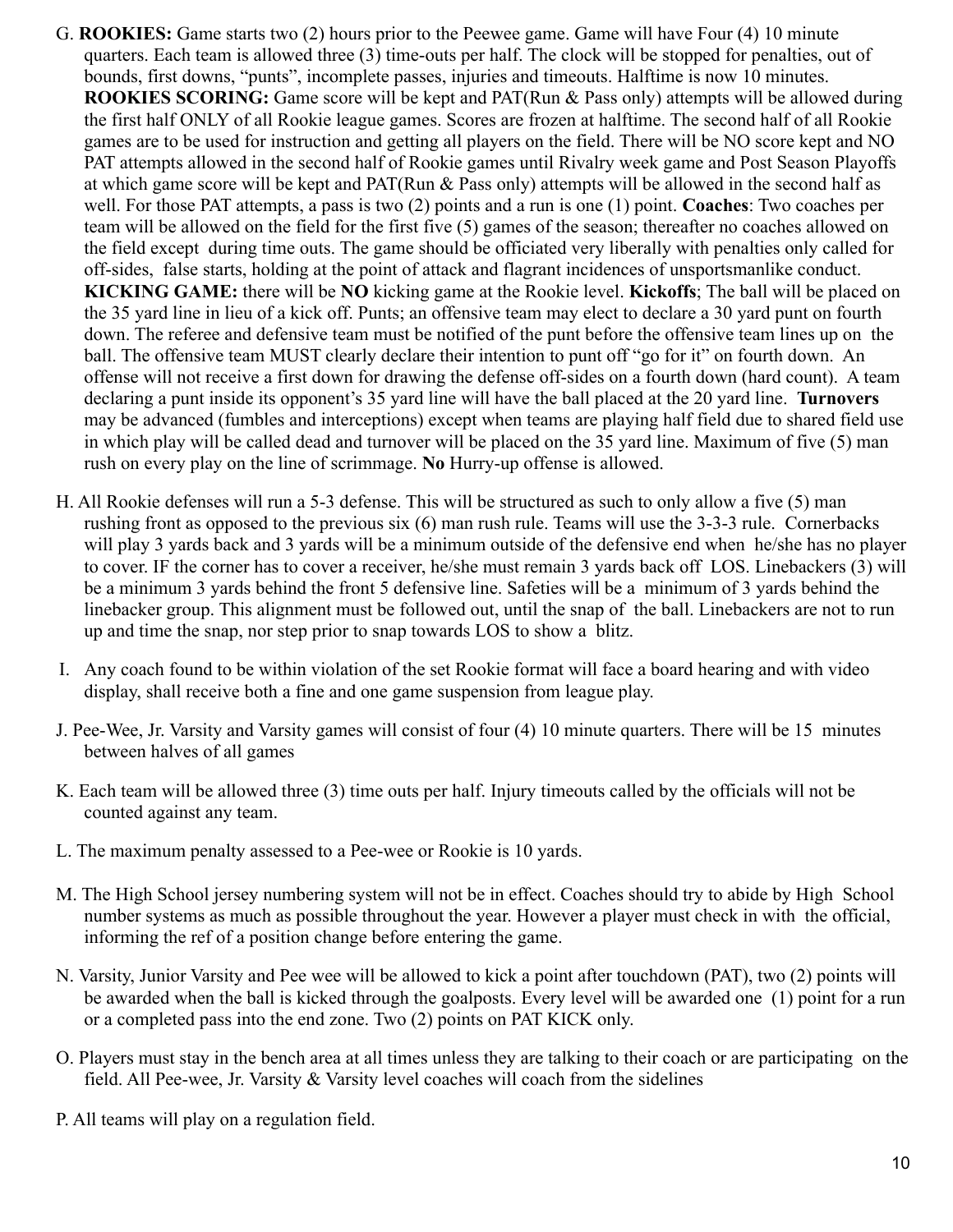- Q. The officials are in charge of all activities on the field including sportsmanship of coaches and players
- R. Only people with Official Cen-Cal passes will be permitted on the sidelines. Game officials and announcers will control this with the help of coaches. Teams may be penalized if not in accordance. Violators may be asked to leave the game.
- S. Player's code of conduct is printed on a player's registration card.
- T. All franchises must contact the league Secretary weekly with game scores as soon as possible, preferably by 12:00 pm. Sunday. Names of players and coaches and the reason for being ejected must be given to both the Secretary & commissioner by Sunday.
- U. Cheerleaders, Announcers, Chain Gangs and all other league volunteers must abide by Players Code of Conduct. No negative or harassing comments, remarks or cheers will be tolerated.
- V. Pee-Wee's, JV's, & Varsity ties will be played using the California Tie-Breaker rule. The ball will be placed at the 10 yard line with four (4) downs to score a touchdown or field goal. Each team will use the same end of the field, alternating possession until one team scores and the other fails to answer the score. Interceptions and fumbles will turn the ball over to the team at the 10 yard line. Each team will be given one time out to be added to unused timeouts from the 2nd half.
- W. Home team is required to play the National Anthem and display the American Flag.
- X. At the start of the 4th quarter, if any team is trailing by 35 points or more, a running clock will be implemented by the Referees automatically. This does not have to be agreed upon by the coaches. If both coaches agree and ask for the running clock in the 3rd quarter, the referees can do so. Scores still count during the running clock. Good sportsmanship will be closely monitored.

#### **(ARTICLE 19) GAME / COACHES / OFFICIALS**

- A. There will not be more than 1 Head Coach and 9 assistant coaches per team in the coach's box or the sidelines at any time.
- B. Two (2) coaches and one (1) player from each team may roam from end zone to end zone. All other coaches and players must stay within the 24-yard lines.
- C. Team Captains, Head Coaches, and League Reps only may bring a complaint to the officials. There are no complaints from any other source.
- D. All Cen-Cal contracted/assigned Officials must be 18 years or older.
- E. Smoking or chewing tobacco is not permitted on the bench or playing field at any time. The drinking of alcoholic beverages will not be permitted on the premises at any time.
- F. Electronic devices (walkie talkies) will be allowed for purposes of relaying information from the stands to the fields or vice versa. Equipment will be provided for itself and no team shall be penalized if another team does not have walkie talkies, nor shall they be denied the use of their own equipment in the event of equipment failure of the opposing team. Players may not use electronic communication devices.
- G. Home teams must provide no less than an Emergency Medical Technician (EMT), Nurse or doctor. The medical person must be introduced to the officials and the opposing coach prior to the start of the game. If the medical person is not present at the scheduled game time, a one (1) hour delay will be allowed to wait for his/her arrival. After one (1) hour the home team will be given a forfeit. Medical responders must be on the sidelines for quick response to injuries. Note: Home EMT is in charge and has full jurisdiction in regard to all medical/injury related incidents throughout the course of the contests.